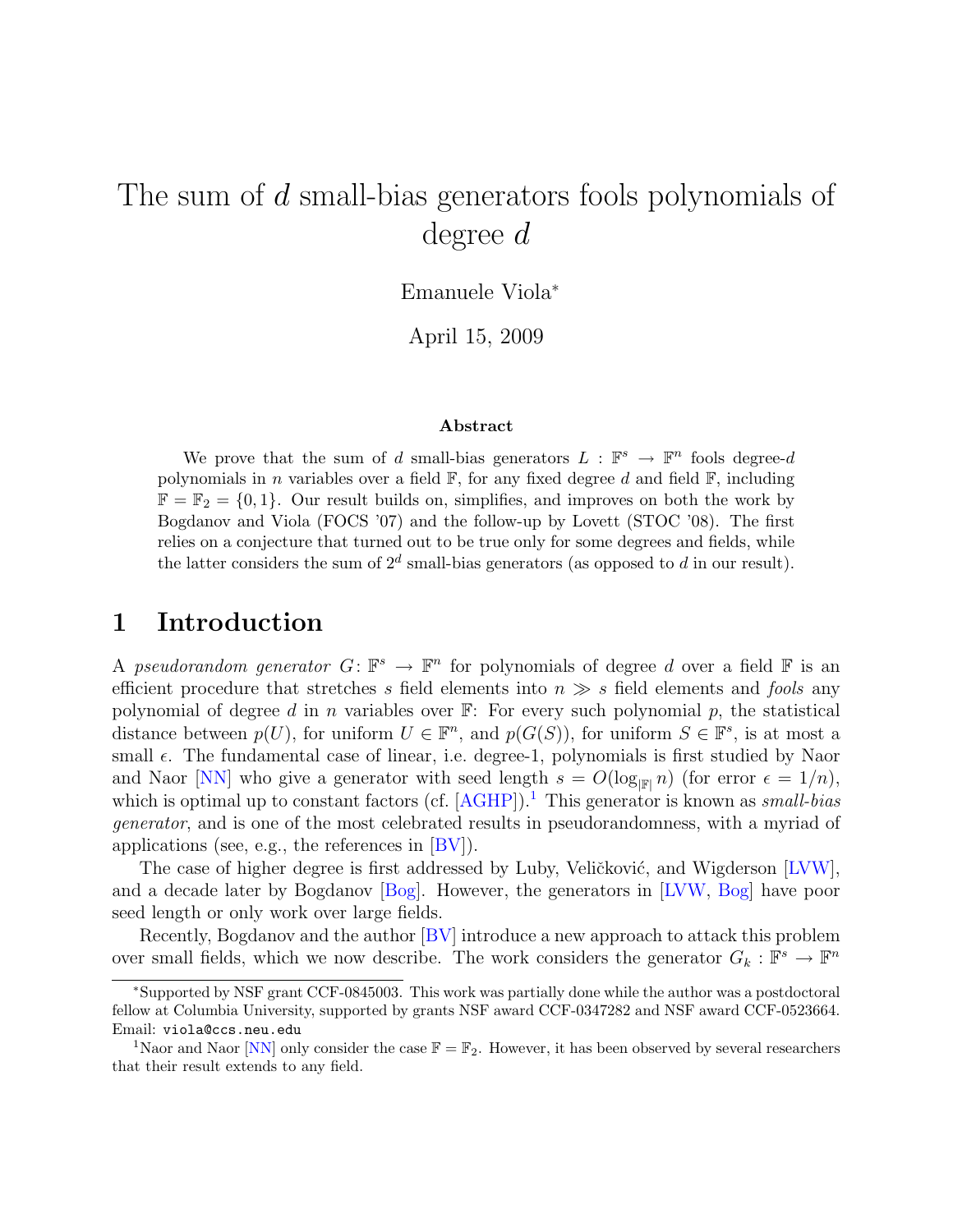<span id="page-1-1"></span>that is obtained by summing k copies of a small-bias generator  $L : \mathbb{F}^{s'} \to \mathbb{F}^n$  by Naor and Naor [\[NN\]](#page-6-0), which fools linear (i.e., degree-1) polynomials:

$$
G_k(s_1,\ldots,s_k):=L(s_1)+\cdots+L(s_k),
$$

where the sum is element-wise. [\[BV\]](#page-6-2) shows that such a generator can be analyzed using the so-called Gowers norms. It unconditionally shows that  $G_d$  fools polynomials of degree d for  $d \leq 3$ . For larger  $d > 3$ , the work proves a conditional result. Specifically, it introduces a special case of a conjecture known as the Inverse Conjecture for the Gowers norm [\[GT2,](#page-6-5) [Sam\]](#page-6-6). This special case is called the "d vs.  $d-1$  Inverse Conjecture for the Gowers norm" and we subsequently refer to it as "d-ICG." Under d-ICG,  $|BV|$  shows that  $G_d$  fools polynomials of degree d for every d. Moreover, a counting argument shows that  $G_d$  achieves the optimal dependence of the seed length s on the number of variables  $n$ , up to additive terms. (In particular,  $G_{d-1}$  does not fool polynomials of degree d.)

Subsequently, Lovett [\[Lov\]](#page-6-7) unconditionally shows that  $G_{2^d}$  fools polynomials of degree d, for every d. Lovett's proof does not use the theory of Gowers norms, but it applies to the sum of an exponential number  $2^d$  of small-bias generators, as opposed to d in [\[BV\]](#page-6-2).

Recently, Green and Tao [\[GT1\]](#page-6-8) prove that d-ICG is true over prime fields of size bigger than the degree d of the polynomial. On the negative side, Green and Tao  $|GT1|$ , and independently Lovett, Meshulam, and Samorodnitsky [\[LMS\]](#page-6-9), show that d-ICG is false in some cases over fields of size smaller than the degree of the polynomial (which in particular falsifies the more general Inverse Conjecture for the Gowers norm [\[GT2,](#page-6-5) [Sam\]](#page-6-6)). This falsity prevents the analysis in [\[BV\]](#page-6-2) from going through for small fields, notably over  $\mathbb{F}_2 = \{0, 1\}$ . Still, it was left open to understand whether, regardless of inverse conjectures, the generator  $G_d$  in [\[BV\]](#page-6-2) fools polynomials of degree d over small fields such as  $\mathbb{F}_2$ . In this work we answer this question in the affirmative.

#### 1.1 Our results

In this section we state our results. We first present them over  $\mathbb{F}_2 = \{0, 1\}$  and then discuss extensions to larger fields in Section [4.](#page-5-0) Also, we state them for distributions rather than generators; the translation into the language of generators is immediate. Let us start by formalizing the standard notion of fooling.

<span id="page-1-0"></span>**Definition 1** (Fooling). We say that a distribution W on  $\{0, 1\}^n$  e-fools degree-d polynomials in n variables over  $\mathbb{F}_2 = \{0,1\}$  if for every such polynomial p we have:

$$
|\mathcal{E}_W e[p(W)] - \mathcal{E}_U e[p(U)]| \le \epsilon,
$$

where U is the uniform distribution over  $\{0,1\}^n$  and  $e[x] := (-1)^x$  for  $x \in \{0,1\}$ .

The requirement in Definition [1](#page-1-0) informally means that degree-d polynomials have advantage at most  $\epsilon$  in distinguishing a pseudorandom input W from a truly random input U. This requirement can be immediately expressed in terms of statistical distance, but the above formulation is more convenient for our purposes.

The following is our main theorem.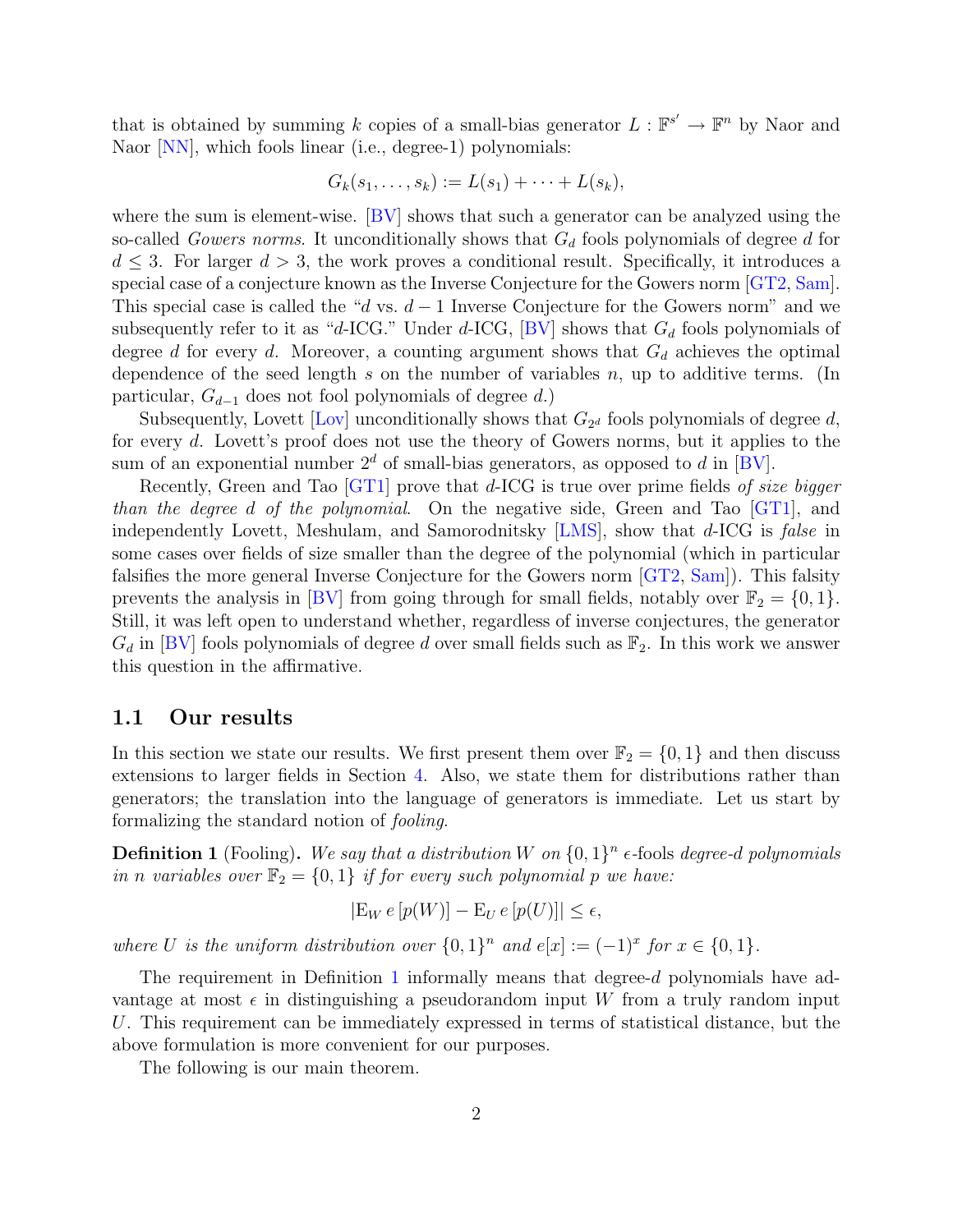<span id="page-2-3"></span><span id="page-2-0"></span>**Theorem 2** (The sum of d small-bias generators fools degree-d polynomials). Let  $Y_1, \ldots, Y_d \in$  $\{0,1\}^n$  be d independent distributions that  $\epsilon$ -fool degree-1 polynomials in n variables over  $\mathbb{F}_2 = \{0, 1\}$ . Then the distribution  $W := Y_1 + \cdots + Y_d$   $\epsilon_d$ -fools degree-d polynomials in n *variables over*  $\mathbb{F}_2$  *where* 

$$
\epsilon_d := 16 \cdot \epsilon^{1/2^{d-1}}.
$$

Standard constructions of small-bias generators [\[NN,](#page-6-0) [AGHP\]](#page-6-1) have seed length  $O(\log(n/\epsilon))$ . Plugging these into Theorem [2](#page-2-0) gives an explicit generator  $\mathbb{F}_2^s \to \mathbb{F}_2^n$  whose output distribution (over random input)  $\epsilon$ -fools degree-d polynomials with seed length  $s = O(d \cdot \log n +$  $d \cdot 2^d \cdot \log(1/\epsilon)$ . Folklore constructions of small-bias generators have the more refined seed length  $\log n + O(\log(1/\epsilon))$ , cf. [\[NN,](#page-6-0) Section 3.1.2] and [\[BV\]](#page-6-2). Plugging these in Theorem [2](#page-2-0) gives a generator whose output distribution  $\epsilon$ -fools degree-d polynomials with seed length  $s = d \cdot \log n + O(d \cdot 2^d \cdot \log(1/\epsilon))$ , which for fixed d and  $\epsilon$  is optimal in n up to an additive constant, cf. [\[BV\]](#page-6-2).

### 2 Proof of Theorem [2](#page-2-0)

The proof of Theorem [2](#page-2-0) builds on and somewhat simplifies [\[BV,](#page-6-2) [Lov\]](#page-6-7). Following [\[BV,](#page-6-2) [Lov\]](#page-6-7), the proof goes by induction on  $d$ . However, it differs in the inductive step. The inductive step in  $\text{[BV]}$  $\text{[BV]}$  $\text{[BV]}$  is a case analysis based on the *Gowers norm* of the polynomial p to be fooled, while the one in [\[Lov\]](#page-6-7) is a case analysis based on the Fourier coefficients of p. The inductive step in this work is in hindsight natural: It is a case analysis based on the bias of  $p$ , which is the quantity

$$
\mathcal{E}_{U \in \{0,1\}^n} \, e \, [p(U)] \in [-1,1].
$$

The next Lemma [3](#page-2-1) deals with polynomials whose bias is close to 0, whereas Lemma [4](#page-4-0) deals with polynomials whose bias is far from 0. The analysis in the case of bias close to 0 (Lemma [3\)](#page-2-1) is the main contribution of this work and departure from [\[BV,](#page-6-2) [Lov\]](#page-6-7). The simplification of the inductive step, mentioned above, is less crucial in the sense that one could plug Lemma [3](#page-2-1) in the analysis in [\[Lov\]](#page-6-7) to obtain Theorem [2](#page-2-0) with a slightly worse error bound.

<span id="page-2-1"></span>**Lemma 3** (Fooling polynomials with bias close to 0). Let  $W \in \{0,1\}^n$  be a distribution that  $\epsilon_d$ -fools degree-d polynomials, and let  $Y \in \{0,1\}^n$  be a distribution that  $\epsilon_1$ -fools degree-1 polynomials. Let p be a polynomial of degree  $d+1$  in n variables over  $\mathbb{F}_2$ . Then

$$
|\mathcal{E}_{W,Y} e[p(W+Y)] - \mathcal{E}_U e[p(U)]| \leq 2 \cdot |\mathcal{E}_U e[p(U)]| + \epsilon_1 + \sqrt{\epsilon_d}.
$$

Proof of Lemma [3.](#page-2-1) We start by an application of the Cauchy-Schwarz inequality which gives

<span id="page-2-2"></span>
$$
E_{W,Y} e [p(W+Y)]^2 \le E_W [E_Y e [p(W+Y)]^2] = E_{W,Y,Y'} e [p(W+Y) + p(W+Y')], \quad (1)
$$

where  $Y'$  is independent from and identically distributed to Y. Now we observe that for every fixed Y and Y', the polynomial  $p(x+Y) + p(x+Y') = p(x+Y) - p(x+Y')$  has degree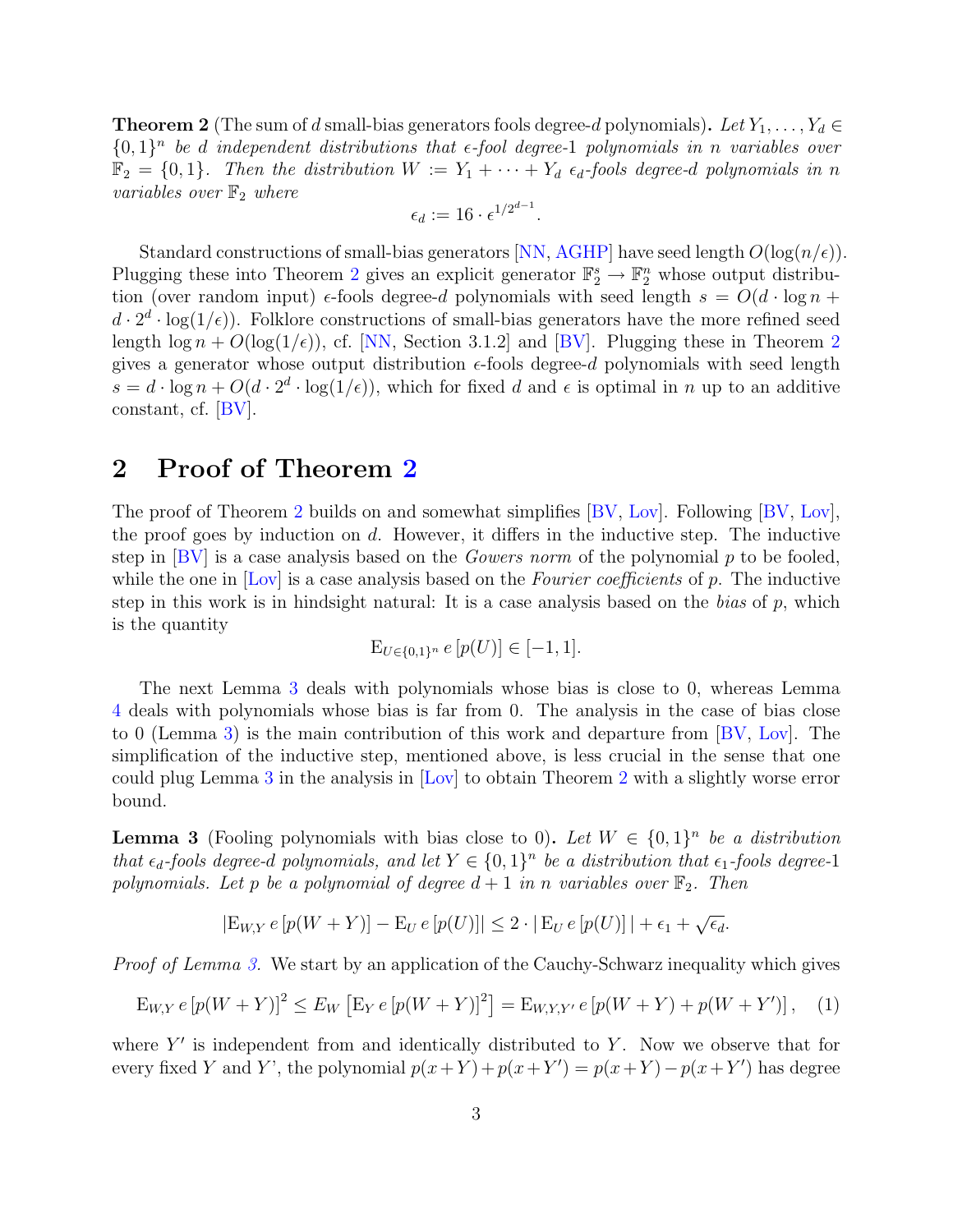d in x, though p has degree  $d+1$ . Since W  $\epsilon_d$ -fools degree-d polynomials, we can replace W with the uniform distribution  $U \in \{0,1\}^n$ :

<span id="page-3-0"></span>
$$
E_{W,Y,Y'} e [p(W+Y) + p(W+Y')] \le E_{U,Y,Y'} e [p(U+Y) + p(U+Y')] + \epsilon_d.
$$
 (2)

At this point, a standard argument given below shows that

<span id="page-3-1"></span>
$$
E_{U,Y,Y'} e [p(U+Y) + p(U+Y')] \le E_{U,U'} e [p(U) + p(U')] + \epsilon_1^2 = E_U e [p(U)]^2 + \epsilon_1^2.
$$
 (3)

Therefore, chaining Equations  $(1)$ ,  $(2)$ , and  $(3)$ , we have that

$$
|E_{W,Y} e[p(W+Y)] - E_U e[p(U)]| \le |E_{W,Y} e[p(W+Y)]| + |E_U e[p(U)]| \le
$$
  

$$
\sqrt{E_U e[p(U)]^2 + \epsilon_1^2 + \epsilon_d} + |E_U e[p(U)]| \le 2 \cdot |E_U e[p(U)]| + \epsilon_1 + \sqrt{\epsilon_d},
$$

which concludes the proof of the lemma.

For completeness, we include a derivation of Equation [\(3\)](#page-3-1) next. This equation makes no assumption on  $p$  and can be thought of as a form of the so-called expander mixing lemma. The derivation we present uses the Fourier expansion of p:  $e[p(x)] = \sum_{\alpha \in \{0,1\}^n} \hat{p}_{\alpha} \cdot \chi_{\alpha}(x)$ , where  $\chi_{\alpha}(x) := e[\sum_i \alpha_i \cdot x_i]$  and  $\hat{p}_{\alpha} = E_U e[p(U) + \sum_i \alpha_i \cdot U_i]$ . We have:

$$
E_{U,Y,Y'} e [p(U+Y) + p(U+Y')]
$$
  
= 
$$
E_{U,Y,Y'} \left[ \left( \sum_{\alpha \in \{0,1\}^n} \hat{p}_{\alpha} \cdot \chi_{\alpha}(U+Y) \right) \left( \sum_{\beta \in \{0,1\}^n} \hat{p}_{\beta} \cdot \chi_{\beta}(U+Y') \right) \right]
$$
  
= 
$$
E_{U,Y,Y'} \left[ \sum_{\alpha,\beta} \hat{p}_{\alpha} \cdot \hat{p}_{\beta} \cdot \chi_{\alpha+\beta}(U) \cdot \chi_{\alpha}(Y) \cdot \chi_{\beta}(Y') \right]
$$

Here we use standard manipulations, e.g.  $\chi_{\alpha}(U+Y) = \chi_{\alpha}(U) \cdot \chi_{\alpha}(Y)$ .

$$
= \mathbf{E}_{Y,Y'} \left[ \sum_{\gamma = \alpha = \beta} \hat{p}_{\gamma}^2 \cdot \chi_{\gamma}(Y) \cdot \chi_{\gamma}(Y') \right]
$$

Because  $E_U e [\chi_{\alpha+\beta}(U)]$  equals 0 when  $\alpha \neq \beta$ , and 1 otherwise.

$$
= \mathbf{E}_U e [p(U)]^2 + \sum_{\gamma \neq 0} \hat{p}_{\gamma}^2 \cdot (E_Y [\chi_{\gamma}(Y)])^2
$$
  
Because  $\hat{p}_0 = \mathbf{E}_U e [p(U)]$ , and  $\chi_0(Y) \equiv 1$ .  

$$
\leq \mathbf{E}_U e [p(U)]^2 + \epsilon_1^2 \cdot \sum_{\gamma \neq 0} \hat{p}_{\gamma}^2
$$

Because Y  $\epsilon_1$ -fools degree-1 polynomials such as  $\sum_i \gamma_i \cdot Y_i$ .  $\leq E_U e [p(U)]^2 + \epsilon_1^2$ . Because  $\sum_{\gamma\neq 0} \hat{p}_{\gamma}^2 \leq \sum_{\gamma} \hat{p}_{\gamma}^2 = 1$  by Parseval's identity.  $\Box$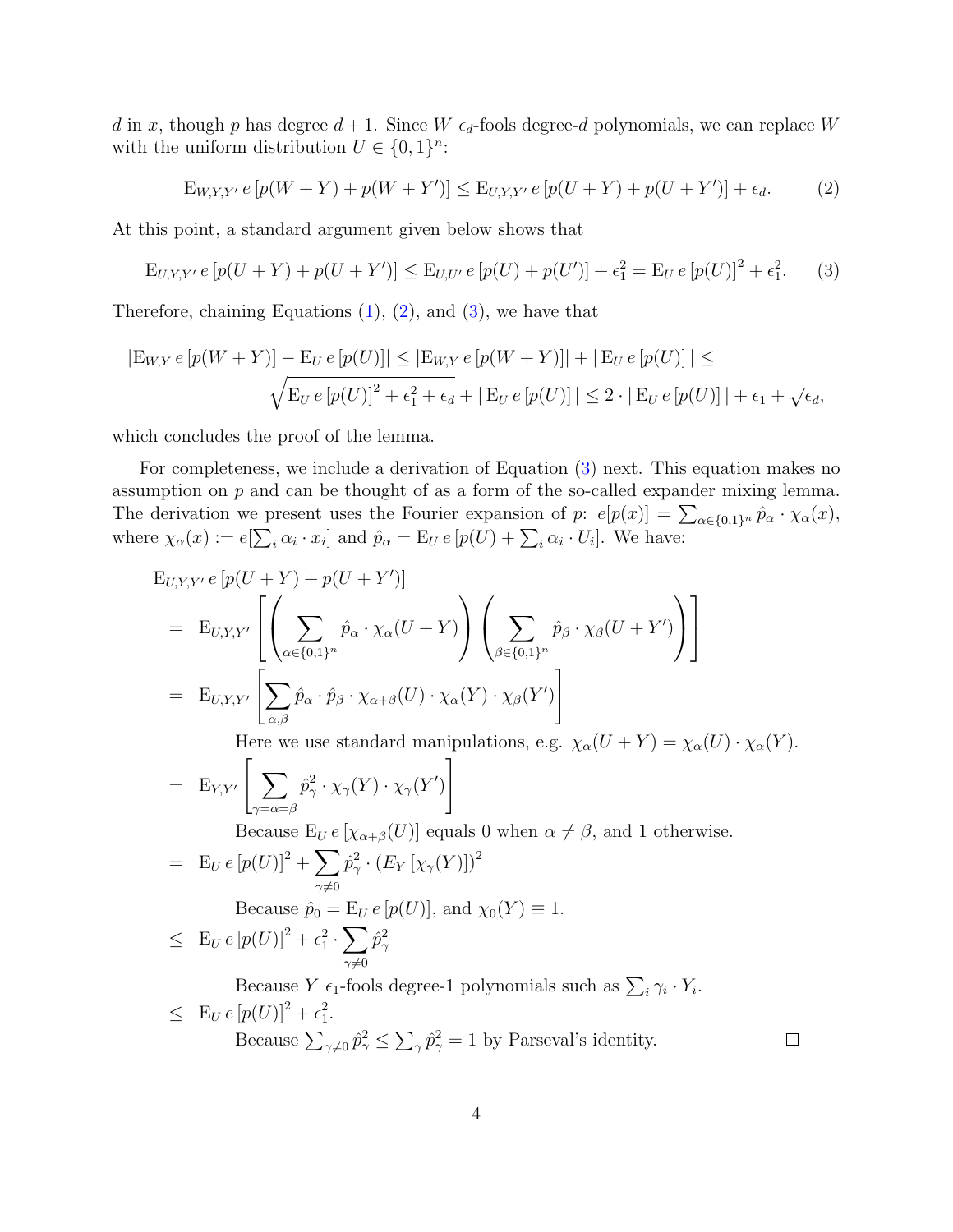<span id="page-4-1"></span>We now move to the case of bias far from 0. This case was solved both in [\[BV\]](#page-6-2) and more compactly in [\[Lov\]](#page-6-7). We present a stripped-down version of the solution in [\[Lov\]](#page-6-7) which is sufficient for our purposes and achieves slightly better parameters.

<span id="page-4-0"></span>**Lemma 4** (Fooling polynomials with bias far from 0). Let W be a distribution that  $\epsilon_d$ -fools degree-d polynomials. Let p be a polynomial of degree  $d+1$ . Then

$$
|\mathcal{E}_W e[p(W)] - \mathcal{E}_U e[p(U)]| \le \frac{\epsilon_d}{|\mathcal{E}_U e[p(U)]|}.
$$

*Proof of Lemma [4.](#page-4-0)* We have

$$
|E_W e [p(W)] - E_U e [p(U)]| \cdot |E_U e [p(U)]|
$$
  
= |E<sub>W,U'</sub> e [p(W) + p(U')] - E<sub>U,U'</sub> e [p(U) + p(U')]|  
= |E<sub>W,U'</sub> e [p(W) + p(W + U')] - E<sub>U,U'</sub> e [p(U) + p(U + U')]|  
Because U' is uniformly distributed over {0, 1}<sup>n</sup>.  

$$
\leq E_{U'} | E_W e [p(W) + p(W + U')] - E_U e [p(U) + p(U + U')] | \leq \epsilon_d,
$$

where in the last inequality we use that for every fixed U' the polynomial  $p(x) + p(x + U')$ has degree d in x, though p has degree  $d+1$ , and that W  $\epsilon_d$ -fools degree-d polynomials.  $\Box$ 

To conclude, we work out the parameters for the proof of Theorem [2.](#page-2-0)

*Proof of Theorem [2.](#page-2-0)* Let  $\epsilon_d$  be the error for polynomials of degree d, i.e. the maximum over polynomials  $p$  of degree  $d$  of the quantity

$$
|\mathcal{E}_W e[p(W)] - \mathcal{E}_U e[p(U)]|.
$$

We claim that for every  $d > 0$  we have

$$
\epsilon_{d+1} \le 4 \cdot \sqrt{\epsilon_d}.\qquad (\star)
$$

Indeed, let p be an arbitrary polynomial of degree  $d+1$ . If  $|E_U e[p(U)]| \leq \sqrt{\epsilon_d}$  we have by Lemma [3](#page-2-1) that

$$
|\mathcal{E}_W e[p(W)] - \mathcal{E}_U e[p(U)]| \leq 2 \cdot \sqrt{\epsilon_d} + \epsilon + \sqrt{\epsilon_d} \leq 4 \cdot \sqrt{\epsilon_d},
$$

which confirms ( $\star$ ) in this case. Otherwise, if  $|E_U e[p(U)]| \geq \sqrt{\epsilon_d}$  we have by Lemma [4](#page-4-0) that

$$
|\mathcal{E}_W e[p(W)] - \mathcal{E}_U e[p(U)]| \le \frac{\epsilon_d}{\sqrt{\epsilon_d}} = \sqrt{\epsilon_d} \le 4 \cdot \sqrt{\epsilon_d},
$$

which again confirms  $(\star)$  in this case.

Finally, from  $(\star)$  it follows that

$$
\epsilon_d \leq 4^{\sum_{i=0}^{d-2} 2^{-i}} \cdot \epsilon^{1/2^{d-1}} \leq 16 \cdot \epsilon^{1/2^{d-1}}
$$

for every d, and thus the theorem is proved.

 $\Box$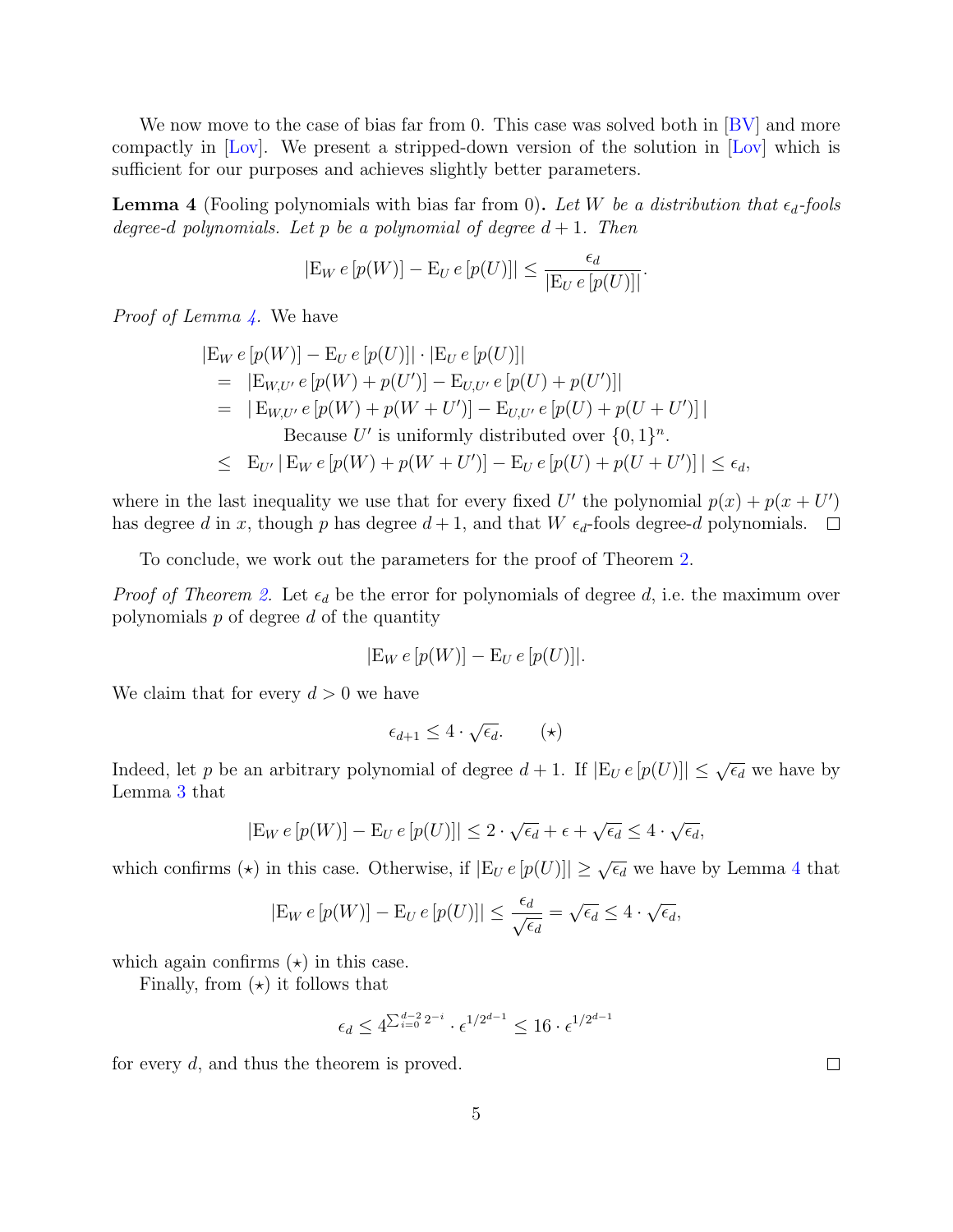#### <span id="page-5-1"></span>3 Generators vs. correlation bounds

Although Theorem [2](#page-2-0) improves on previous work [\[BV,](#page-6-2) [Lov\]](#page-6-7), it still gives nothing for degree  $d = \log_2 n$ . The following simple and general proposition, which does not seem to have appeared in the literature, shows that an explicit generator that fools polynomials of degree  $d = \log_2 n$  would solve the long-standing problem of obtaining strong correlation bounds for polynomials of the same degree, see [\[Vio\]](#page-6-10). Specifically, this connection follows from the next proposition by letting t range over all polynomials of degree  $d = \log_2 n$ .

**Proposition 5** (Generator implies correlation bound). Let  $G: \{0,1\}^s \to \{0,1\}^n$  be any given map. Define the function  $f: \{0,1\}^n \to \{0,1\}$  by  $f(x) = 1$  iff  $x = G(y)$  for some  $y \in \{0,1\}^s$ . Consider a random  $D \in \{0,1\}^n$  that with probability  $1/2$  is a uniform  $D = U$ , and with probability  $1/2$  is  $D = G(S)$  for a uniform  $S \in \{0,1\}^s$ .

If a function  $t: \{0,1\}^n \to \{0,1\}$  correlates with f with respect to D, i.e.

$$
E_D e[t(D) + f(D)] \ge \epsilon,
$$

then t distinguishes G from random, i.e.

$$
E_U e[t(U)] - E_S e[t(G(S))] \ge 2\epsilon - 2^{s-n+1}.
$$

Proof. We have:

$$
\epsilon \le \frac{1}{2} \cdot \mathcal{E}_U e[t(U) + f(U)] + \frac{1}{2} \cdot \mathcal{E}_S e[t(G(S)) + f(G(S))]
$$
  

$$
\le \frac{1}{2} (\mathcal{E}_U e[t(U)] + 2^{s-n+1}) - \frac{1}{2} \cdot \mathcal{E}_S e[t(G(S))]. \quad \Box
$$

#### <span id="page-5-0"></span>4 Generators over larger fields

In this section we explain how our results extend to any finite field  $\mathbb{F}$  of size  $|\mathbb{F}| > 2$ . In this more general case we require our definition of fooling (Definition [1\)](#page-1-0) to hold for every character  $e : \mathbb{F} \to \mathbb{C}$ . This definition is equivalent to the definition in terms of statistical distance mentioned at the beginning of Section [1,](#page-0-1) up to a multiplicative loss of  $\mathbb{F}$  [\[BV\]](#page-6-2). As also pointed out in [\[BV\]](#page-6-2), if  $|\mathbb{F}|$  is prime then it is enough to consider the fixed character  $e(x) := e^{2\cdot \pi \cdot i \cdot x / |\mathbb{F}|}$  where in the latter expression  $i = \sqrt{-1}$  and e denotes the constant 2.7182... The main results, Theorem [2](#page-2-0) and Lemmas [3](#page-2-1) and [4,](#page-4-0) continue to hold as stated for any fixed character. The only changes in the proof of Lemma [3](#page-2-1) are that Equation [\(1\)](#page-2-2) becomes

$$
|\mathcal{E}_{W,Y} e[p(W+Y)]|^2 \le E_W [|\mathcal{E}_{Y} e[p(W+Y)]|^2] = \mathcal{E}_{W,Y,Y'} e[p(W+Y) - p(W+Y')],
$$

note the appearance of the minus sign allowing for the subsequent degree reduction, and that Equation [\(3\)](#page-3-1) is proved via Fourier analysis over the larger domain. Lemma [4](#page-4-0) can be seen to extend to larger fields by multiplying by  $|E_U e[-p(U)]| = |E_U e[p(U)]|$  in the first step of the proof.